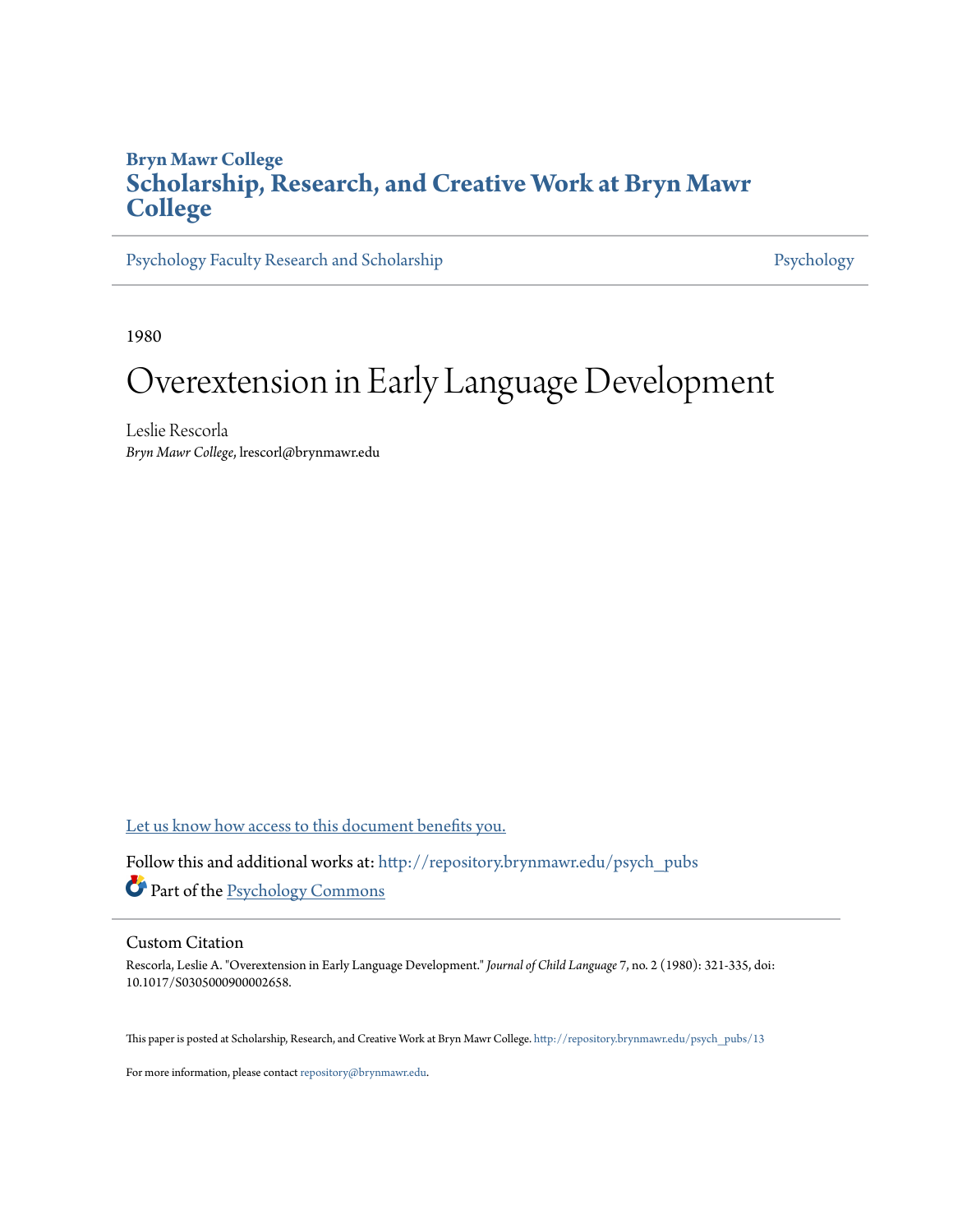## Overextension in early language development\*

LESLIE A. RESCORLA Yale University

(Received 6 June 1979)

#### ABSTRACT

This research explored overextension in the early vocabularies of six children, followed in a language diary study from  $I$ ; 0 to  $I$ ; 8. Results indicated that only one-third of the first 75 words acquired by each child were ever overextended. A small set of high-frequency, early acquired words accounted for a disproportionate number of overextensions. Overextensions were classified into three types: categorical overinclusions, analogical overextensions and predicate statements. Four types of information served as the bases for word applications: perceptual, action-functional, affective and contextual. The use of words to denote associative complexes of a wellorganized, systematic character was discussed as a characteristic form of early word usage.

## INTRODUCTION

There has been considerable empirical and theoretical interest in recent years in the topic of overextension in children's early use of words; that is, the use of a word for a broader range of referents than is conventional in adult usage (Anglin 1977, Bloom 1973, Clark 1973). Much of this recent theorizing is based on data from the major diary studies of early vocabularies (Chamberlain 1904 Guillaume 1927, Leopold 1939, Lewis 1951, Moore 1896), which show that overextension occurs in the speech of children in many languages, that many overextensions are common across children (dog for a range of animals), and that children gradually refine their overextended usage to conform to conventional adult language.

Despite the considerable amount of literature on overextension, theoretical accounts differ on such fundamental issues as the predominance of overextension in early vocabularies, the types of overextension which occur, the bases on which overextensions are made, and the character of overextension as a conceptual

0305-0009/80/0721-0005 \$01.50 © 1980 Cambridge University Press

<sup>[</sup>e] This research was conducted while the author was a Natural Science Foundation and National Institute of Mental Health pre-doctoral fellow. The author wishes to thank William Kessen and Katherine Nelson for their help as advisers, Robert A. Rescorla for his assistance and support throughout the project, and Gail Ross for her comments on earlier drafts of the manuscript. The author is also most grateful to the children and mothers who made the study possible. Address for correspondence: Yale Child Study Center, 333 Cedar Street, New Haven, Connecticut 06510.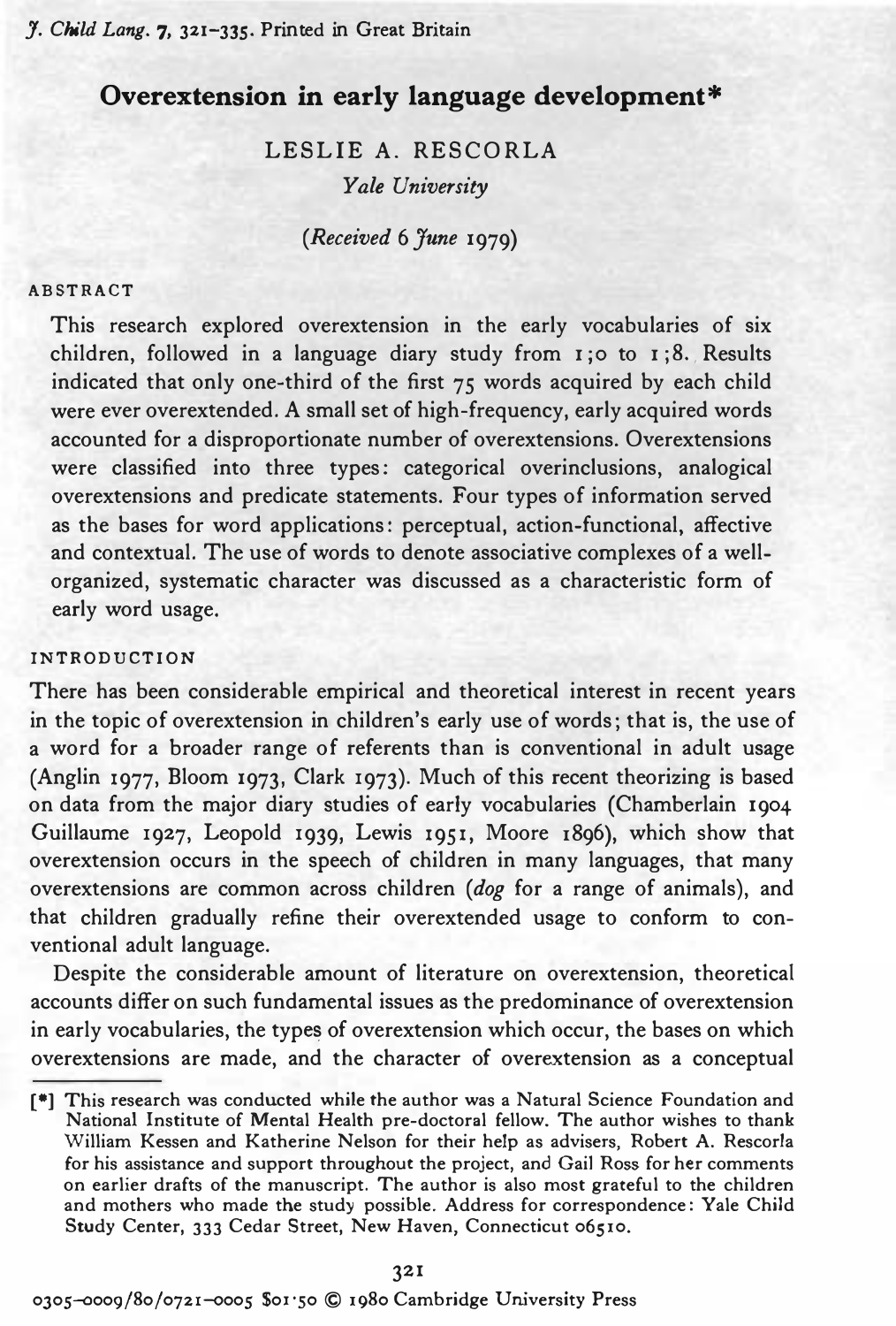process. While this literature will not be reviewed in detail here, some of the major issues will be outlined.

The frequency of overextension is one major issue. Clark (1973) and Werner (1948) share the view that overextension is prototypical of the early word acquisition process, although they acknowledge that not all words are overextended. On the other hand Bloom (1973), Anglin (1977), Barrett (1978), and Nelson (1979) see overextension as one of several relations between child and adult reference occurring in early speech. However, none of these theorists provides any coherent data base or appropriate metric for assessing how prevalent overextension is in the early word-learning period.

Accounts also differ markedly on the types of overextension which occur. Clark (1973) concentrates her discussion on overextensions of the categorical type (dog for all four-legged animals). In contrast, Werner (Werner 1948, Werner & Kaplan 1964), Piaget (1951), and Vygotsky (1962) emphasize diffuse, syncretic overextensions: these are groupings based on a 'togetherness of things in a realistic situation', such as Werner (1948) describes for the frequently cited chain complex word quah, applied to a duck in a pond, water, milk, picture of an eagle on a coin, and round coin-like objects. Bloom (1973) postulates a developmental sequence in word extension: early idiosyncratic, loosely associated complexes (quah); then, correct generalizations; and later, categorical overinclusions ( $dog$ ). Bowerman (1976) argues that the associative complex rather than the chain complex characterizes much early word use. Anglin (1977) provides another typology of overextension, making the distinction between overextensions based purely on association through contiguity (Daddy for father's shoes) and those based on some form of perceptual similarity (dog for many animals). The main problem with these conflicting accounts is that they each sample selectively from the diary literature, without specifying their selection criteria, and thus explain different phenomena.

Parallel to the disagreement on types of overextension runs the lack of consensus on the bases of word extensions. Clark (1973) stresses clear, objective perceptual features as the criterial bases for word applications. Nelson (1974) argues that functional characteristics are a major determinant of early word use. In sharp contrast, Werner (1948) emphasizes the importance of affective response, action schemes, and situational context in the child's idiosyncratic extensions of words. Bloom (1973) encompasses both these types of determinants in her account. Anglin (1977), Bowerman (1976), Barrett (1978) and Thomson & Chapman (1976) argue that, while functional extensions may occur, perceptual features are the most frequent bases of word applications. Greenfield (Greenfield & Smith 1976) contends that Werner's global, diffuse complexes are essentially combinatorial utterances, intended to convey a relational or syntactic meaning between referents (e.g. Daddy for father's shoes indicates possession, not a fuzzy meaning for the word Daddy).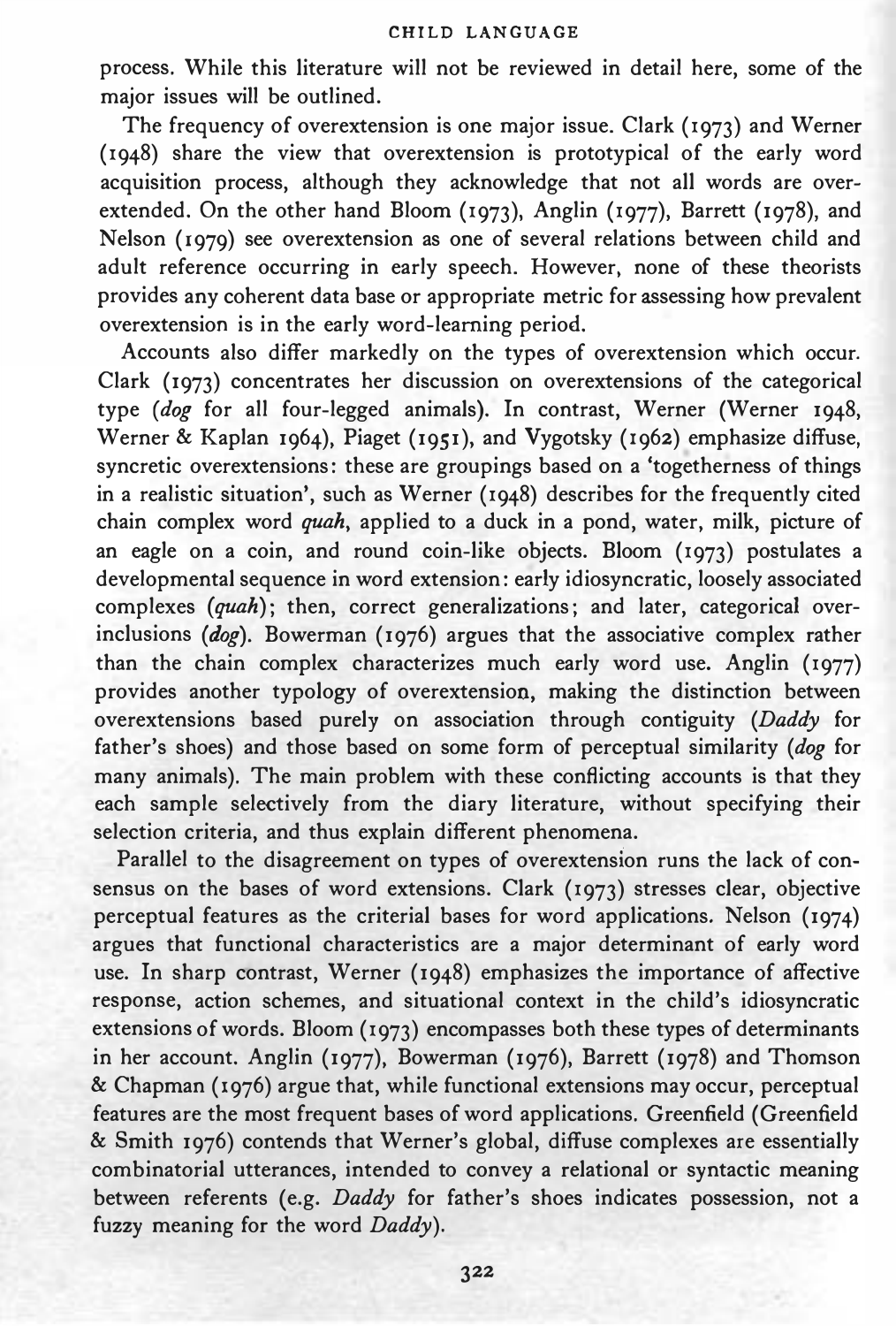Another controversy in the literature is whether overextensions are symmetrical in comprehension and production. Huttenlocher (1974) has emphasized discrepancies between comprehension and production, citing data indicating that words overextended in production may not necessarily be overextended in comprehension. Thomson & Chapman (1976) have also argued that overextended production words may or may not be overextended in comprehension. Generally, recent theories' have recognized that both the comprehension and production systems must be considered in understanding the child's conceptual grasp of word meanings.

Finally, there is little agreement on the character of overextension as a process. While Clark (1973) and Anglin (1977) see overextension as arising from imperfect hypothesis testing of semantic features or conceptual criteria, Werner (1948) sees it as reflecting a basic primitive fusion in the child's mind between objective properties of referents and the child's own subjective responses and situational context. Bloom (1973) sees a change in process from early loose associations to later categorical overextensions. Greenfield (Greenfield & Smith 1976) sees overextensions as interfaced with pre-syntactic attempts to convey relational meaning.

Thus, while overextension is a topic which has captivated many theorists, there is little consensus on the major issues. Furthermore, the empirical basis for theorizing is inadequate. Many of the diaries are incemplete and ambiguous, lacking important information about word comprehension, changes in word meaning, situational context accompanying word use, and so forth. Even the best diaries, such as Leopold's (1939), are limited to studies of single children. Much of the modern empirical work in vocabulary acquisition has been narrowly constrained and of limited scope (Anglin 1977, Gruendel 1977, Thomson & Chapman 1976). None of the major theorists in the area has collected a clearly defined and coherent body of new vocabulary data, comparable in scope to the old diary data, to serve as the basi's for exhaustive examination of overextension in early language.

The goal of the present study was to collect a large but clearly defined corpus of vocabulary data using the same methods, criteria and modes of analysis across a group of subjects in order to study overextension systematically. The primary questions motivating the research were the following: (1) What is the relation between overextension and normal extension in early word learning? (2) What are the major types of overextension? (3) What kinds of attributes serve as the bases for word applications  $\partial$  and (4) Is there a developmental sequence in early word learning involving different types of extension?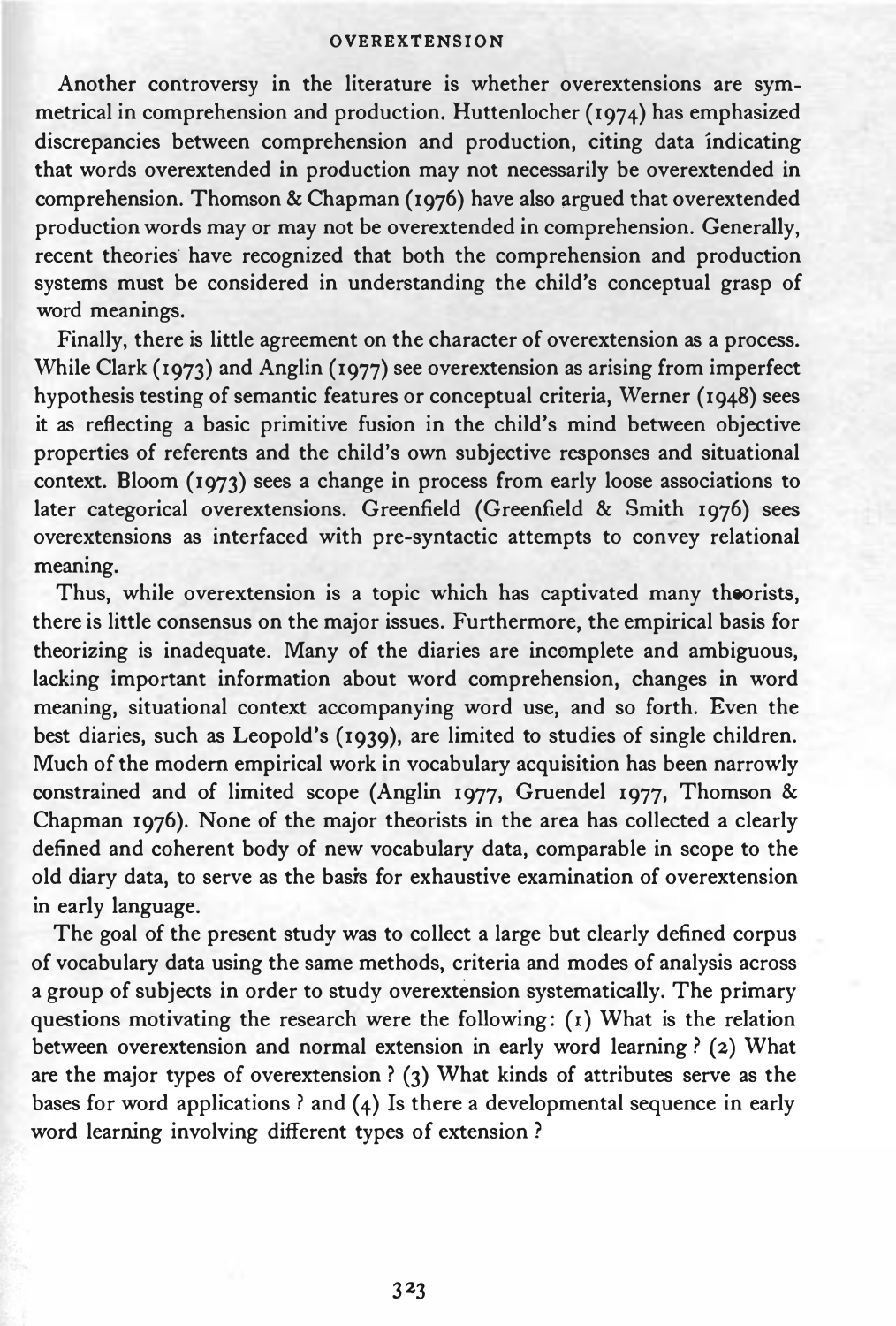#### METHOD

Six first-born children were studied, three boys and three girls, recruited from hospital birth records. All but two of the parents were college graduates. Each child was studied for at least six months, starting around  $\overline{1}$ ; o and continuing until  $1$ ; 6-1; 8, when the child had a productive vocabulary of at least 75 words. (Two children fell just short of  $75$  words, with  $73$  and  $72$  words.) Children were visited in their homes for a 1-2 hour session every two weeks.

The primary source of data was a diary of productive language kept by each mother. Mothers were instructed to record every new word the child spoke and to describe the accompanying situation and specific referent involved. After its initial use, repeated uses of a word for the identical referent and any use of the word for a new referent were recorded until the word's application appeared to stabilize. Extensive data on word comprehension were also collected, but will only be touched upon in this report.

While there are drawbacks to the diary method (Nelson 1973), there is no satisfactory alternative for collection of detailed data on early acquisition. The mothers in this study received thorough training in the diary procedure and they were all adequate and conscientious record keepers. Although no formal reliability check of the mothers' accuracy was made, discussions during the home visits helped to ensure that the mothers' judgements were consistent with those of the author. It is important to note that the mothers were repeatedly questioned about erroneous or overextended use of words. Thus, the extent of overextended usage reported here is probably a maximum estimate.

In addition to the diary material, supplementary data were collected in discussions with the mothers and interactions with the children during home visits. Inquiries were made about changes in meaning of words and diary entries were discussed. Certain semantic domains of interest were explored using observations and probes with the children. These data were pooled with the diary data for purposes of the analyses described in this report.

A chronological corpus of the first 75 words spoken by each child was compiled from all the available data and served as the data base for all analyses. Words used in direct imitation only were not included, nor were words used in such a way as to have no discernible referent for the adult observers. Idiosyncratic words were included if their use was considered meaningful. A word had to have a history of at least three recorded utterances to be included in the corpus.

## RESULTS

## Vocabulary acquisition

In this study,  $13'7$  months was the mean age of attainment of 10 productive words, 17.3 months of 50 words, and 18.4 months of 75 words. Comparison with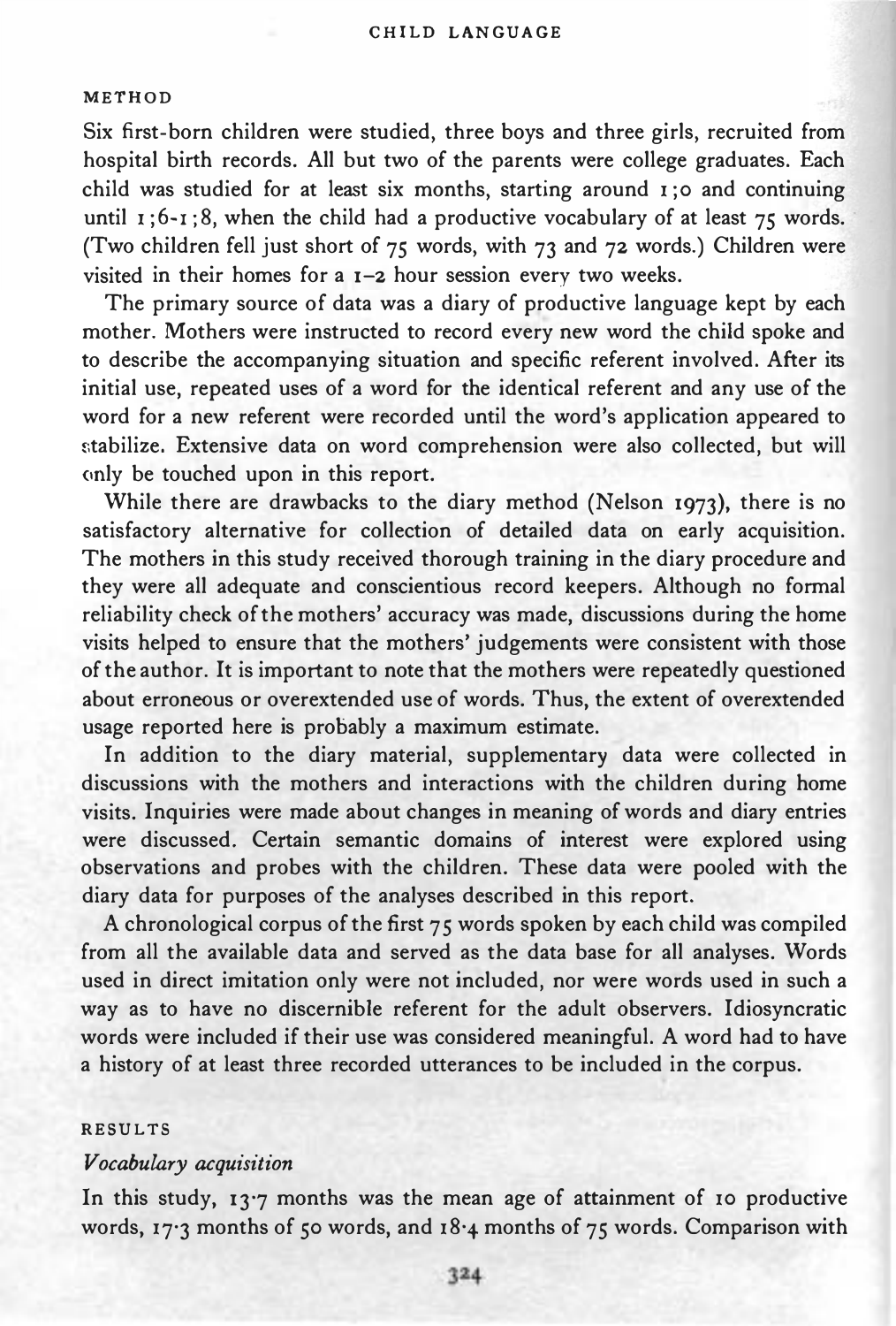Nelson's (1973) study suggests that as a group the children in the present study were somewhat early speakers. By the end of the project, the children's vocabularies ranged from 72 to 247 words. Five per cent of the total production corpus of 445 words had not been used for at least two months by the end of the study. Object names were the most frequent category of words, particularly ANIMALS (56 of the 445 words) and FOODS (50 words), as in Nelson's (1973) study.

## Prevalence and distribution of overextension

In order to examine how prevalent overextension errors were in the total picture of word learning, each word of the total production corpus was rated by the author as either of normal extension or overextended. Normal extension was defined as use of a word for any real, toy or pictorial exemplar which would be deemed appropriate according to adult usage. Overextension was defined as any use of a word incompatible with. conventional adult reference, even if the child's intent was sensible (Dada for father's shoes). Every recorded application of each word was examined; one overextended application was sufficient to classify the word as overextended, even if the vast majority of times the word was applied it had normal extension.

Of the total production corpus of  $445$  words,  $67\%$  or 297 words were always used in normal extension, while 33% (149 words) were overextended one or more times. Certain semantic categories were more prone to overextension than others, notably LETTERS (100%), VEHICLES (76%) and CLOTHING (62%); only 28% of ANIMAL words were overextended.

There were 12 words present in the corpus of at least four children and overextended by over half the children who used them: car, truck, shoe, hat, Dada, baby, apple, cheese, ball, cat, dog and hot. Together, they aggregated 55 overextended words, or 37% of the 149-word total. The high frequency of these words in early vocabularies and their high likelihood of overextension suggest why they have been cited as overextended so frequently in the diary literature.

## Types of overextension

Overextensions were classified into three different types: categorical overinclusions, analogical overextensions and predicate statements. This typology draws on others in the literature but was developed primarily as a way of describing the data most parsimoniously. Because 33 of 149 overextended words had more than one type of overextended application, there were a total of 190 overextended applications. All but two of the 190 applications were classified using the threefold system.

Categorical overinclusions (105 applications;  $55%$  of total overextended applications). A categorical overinclusion was defined as the use of a word to label a referent close to the word's standard referent in some clear higher-order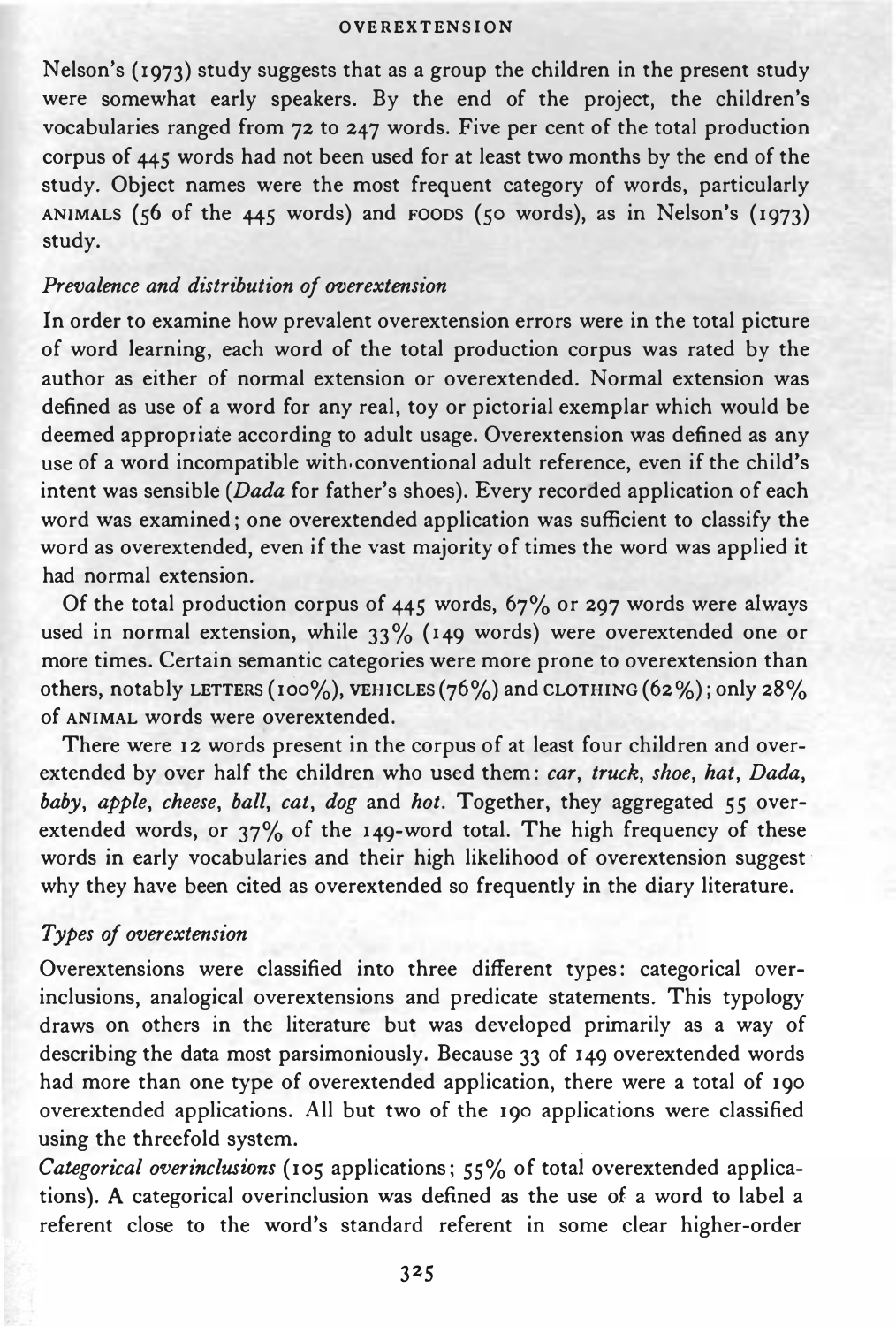taxonomic category of adult usage. People words accounted for the largest number of categorical overinclusions, with generalization across sex (Dada for mother), across age (baby for children), and across family boundaries (Dada for men generally). VEHICLES and ANIMALS were categories with many categorical overinclusions (truck for bus, horse for goat). Other common categorical overinclusions involved fruits (apple for oranges), footgear (shoe for boots), and headgear (hat for crown). All six children overextended hot to cold objects such as ice cream. Overextensions involving polar action words were also common, such as thank you for giving.

Analogical overextensions (36 applications; 19% of total). An analogical overextension was inferred when the child appeared to be commenting on a similarity or an analogy between the word's standard referent and the labelled referent, but these referents were not related to one another in any clear categorical sense according to conventional taxonomy. In most analogical overextensions, the inferred similarity was perceptual in character (calling a centipede comb, ticktock for sound of water dripping), but functional analogy (putting wastebasket on head and saying hat) and affective communality (hot for prohibited fancy glassware) were also used as the basis of application.

Five children made analogical overextensions of the word ball to a variety of round objects; the range of referents extended from close relations of true balls (balloons, marbles), to clear members of other concept categories (apple, egg), to more ambiguous cases (wool pompom, spherical water tank). While some cases seemed to involve genuine perceptual or labelling errors, others appeared to be more clearly analogical in character, e.g. child selected an apple when asked for apple and then threw it across the room saying ball.

Predicate statements (47 applications;  $25\%$  of total). An overextension was classified as a predicate statement when it appeared that the child was trying to convey some information about the relationship between the immediate referent and some absent person, object, property or state, rather than labelling the referent itself (doll for usual location of doll in the crib when it was absent). Implicit in this assessment was a belief that a child with more advanced syntax and a larger vocabulary would express the same concept in a word combination (dolly all gone).

As defined in this typology, predicate statements are relational utterances, in contrast to classificatory statements such as categorical overinclusions and analogical overextensions. The view taken here is that predicate statements are what Greenfield calls COMBINATORIAL productions (Greenfield & Smith 1976), that they are based on association through contiguity (Anglin 1977), and hence in some sense they are not extensions based on a word's referential meaning. However, the application of words in what is here defined as predicate statement usage has been historically seen as evidence of the shifting instability and idiosyncrasy of word meanings (Bloom 1975, Piaget 1951, Vygotsky 1956, Werner &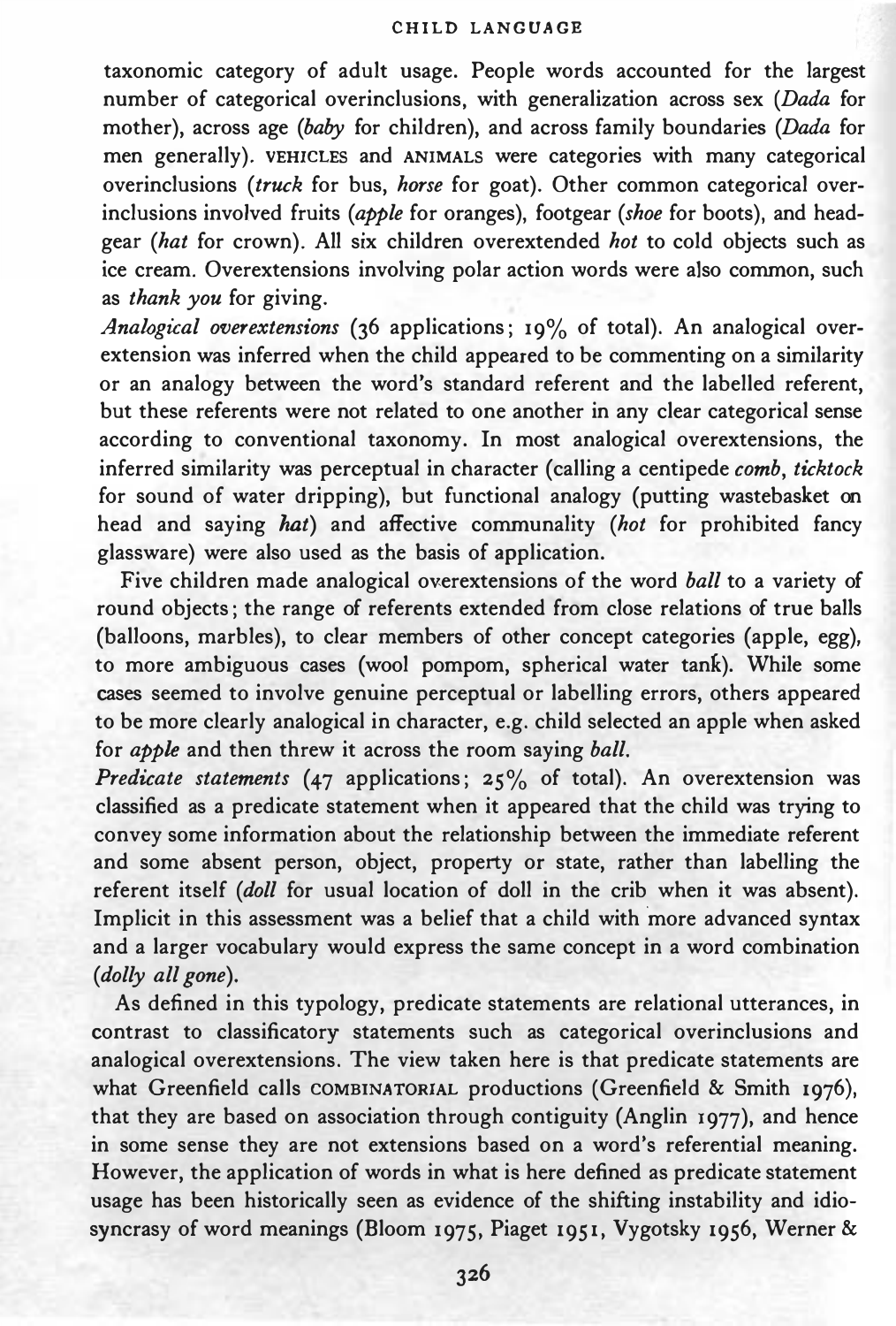Kaplan 1964). The present typology is consistent with that of Leopold (1939) who classified such utterances as transfers of reference, indicating that they are different from but nevertheless related to referential extensions.

A major type of predicate statement was the possessive use of people words (Nonno for grandfather's apartment building). Other predicate statements involved a comment on a former or usual state of affairs (cat for cat's usual location on top of the TV when absent). Some predicate statements revealed the child's anticipations about how events were organized in time (saying key as they stood at the door but before mother got keys out). Other applications suggested the child's understanding of the various elements relevant to a particular substance (water for turned-off hose and picture of bears tumbling in a washing machine) or to a specific activity (saying *peepee* or *doodoo* for toilets, fcr people on the toilet, or hearing the toilet flush). Finally a few of these applications appeared to be 'make-believe' statements (saying nap while pretending to sleep on the kitchen floor).

## Bases of applications of words

All of the production corpus data (both normal extensions and overextensions) were used to examine the various bases of word applications used by the children. There were 390 applications, drawn from 231 of the 445-word total, for which it was possible to infer a single, unconfounded basis of application. Four bases of application were used for the classification: perceptual similarity, action or function similarity, affective similarity and contextual association. The typology draws on other classification schemes in the literature, but was designed empirically to fit the data.

Perceptual similarity. There were 229 applications based on unconfounded perceptual similarity, e.g. shoe was not being worn when labelled; these applications included both normal extensions and overextensions. Of these applications, 179 were based on visual similarity (truck for toy truck [normal extension], dog for picture of wolf [overextension]). There were 28 applications involving the correct or incorrect labelling of an unseen referent on the basis of an isolated auditory input (dog, for sound of barking [normal extension], truck for bus passing [overextension]). Tactile information served as the basis for 19 applications (hot for hot and cold objects, wet for wet clothing). Finally, there were two olfactory applications (child smells dog excrement and says P.U.) and one kinaesthetic one (child tries to lift heavy bucket and says heavy).

Action or function similarity. There were 87 applications based on action similarity. Many were correct applications of action words labelling simple, discrete action patterns (tickle, cough). Others, like byebye and allgone, seemed to label fundamental relations in time and space  $(up)$  for turning on light switch, getting up on furniture, asking to be picked up, etc.). Similar extensions of action words have been recently described by Gruendel (1977).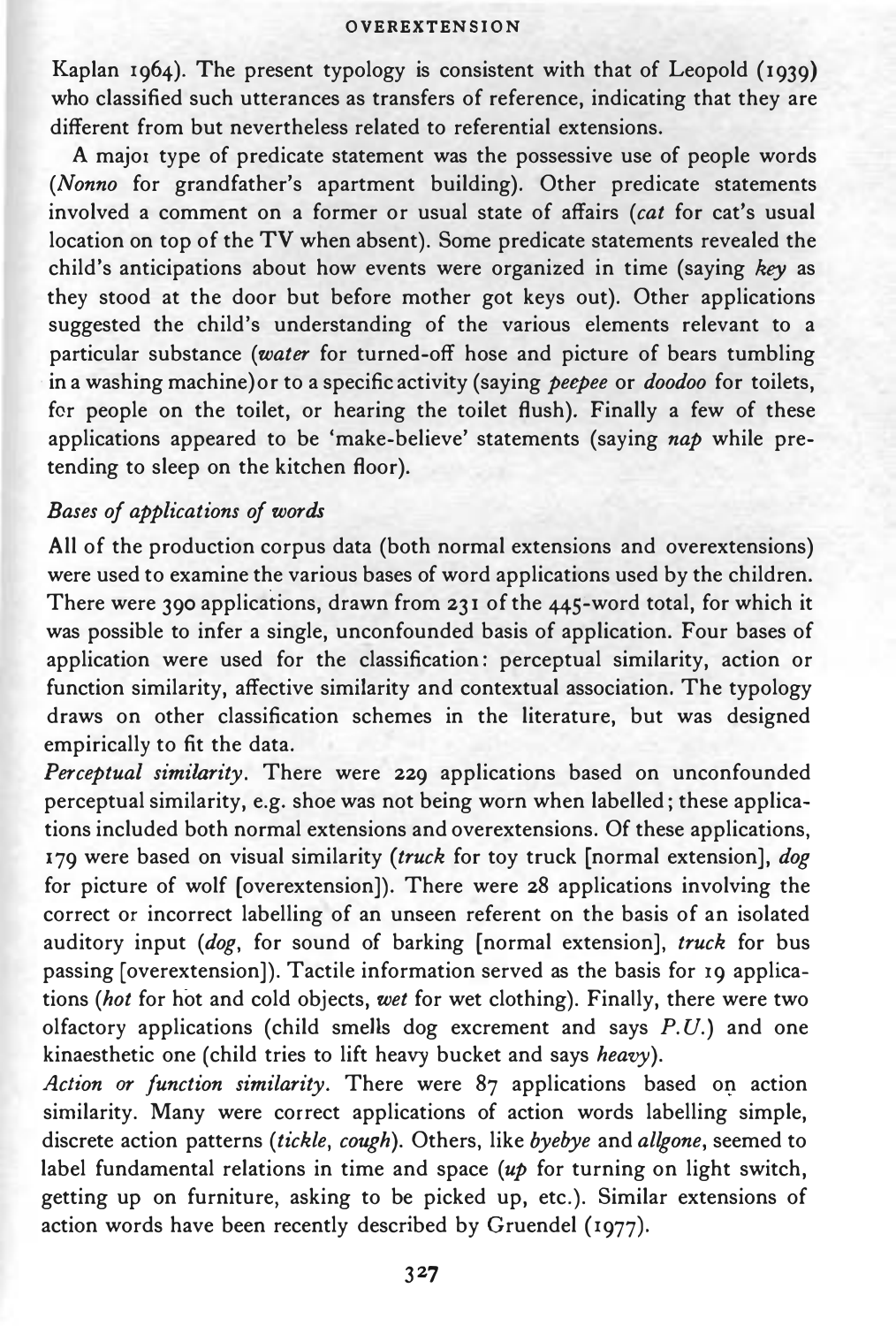There were 13 applications based on functional similarity unconfounded by perceptual similarity. That is, all these applications were overextensions to an incorrect referent (Dada for picture of bear with thermometer in his mouth, because father had recently been home ill; hat for shirt stuck on the head) (cf. Gruendel 1977).

Affective similarity. There were 15 cases in which an inferred affective response on the part of the child provided the basis for word application. Nine of these applications involved labelling of prohibited or frightening objects or events (hot for explicitly forbidden non-hot objects; bad for spilling, dropping food, cat throwing up on rug and fighting, and touching forbidden things).

Contextual association. Contextual association was inferred as the basis of application when a word was used not for its standard referent but for a referent normally found in contiguity to it, that is a contextual associate of the standard referent (nap for crib blanket, Lisa for the swing that friend Lisa had used earlier in day). These 47 applications were discussed above as predicate statement overextensions.

## Overextensions in production vs. comprehension

The issue of overextension in comprehension was not systematically examined in this study. While data on comprehension of words were collected, the diary methodology used for the study and the volume of naturalistic data collected made an intensive investigation of overextension errors in comprehension impracticable. However, some relevant observations from the data can be outlined.

There were numerous examples in the data of clear discrepancies between comprehension and production with regard to overextension. These were most noticeable in cases of categorical overextensions within such taxonomic hierarchies as foods or vehicles. For example, during a home session a child might consistently indicate a toy or picture exemplar in response to its correct name (e.g. strawberry), and then within minutes label it with an overextended term (apple). A few such cases were reported by the mothers as persisting over time, either with regard to people names (responds to Mommy but calls both parents Daddy) or in reference to objects (responds to raisin but calls them nana (banana)). One child showed the striking pattern of responding correctly to five or more vehicle names but calling all the same exemplars car.

In addition to these discrepancies involving categorical overinclusions, there were many occasions on which a child used a word in a predicate statement overextension or an analogical overextension to denote a referent for which he comprehended the appropriate label. Saying Daddy for father's shoes, hat for bucket put on the head, cat for top of TV, or nap for a blanket all involved overextensions to objects for which the child knew the correct label in comprehension.

While lack of symmetry between comprehension and production appeared to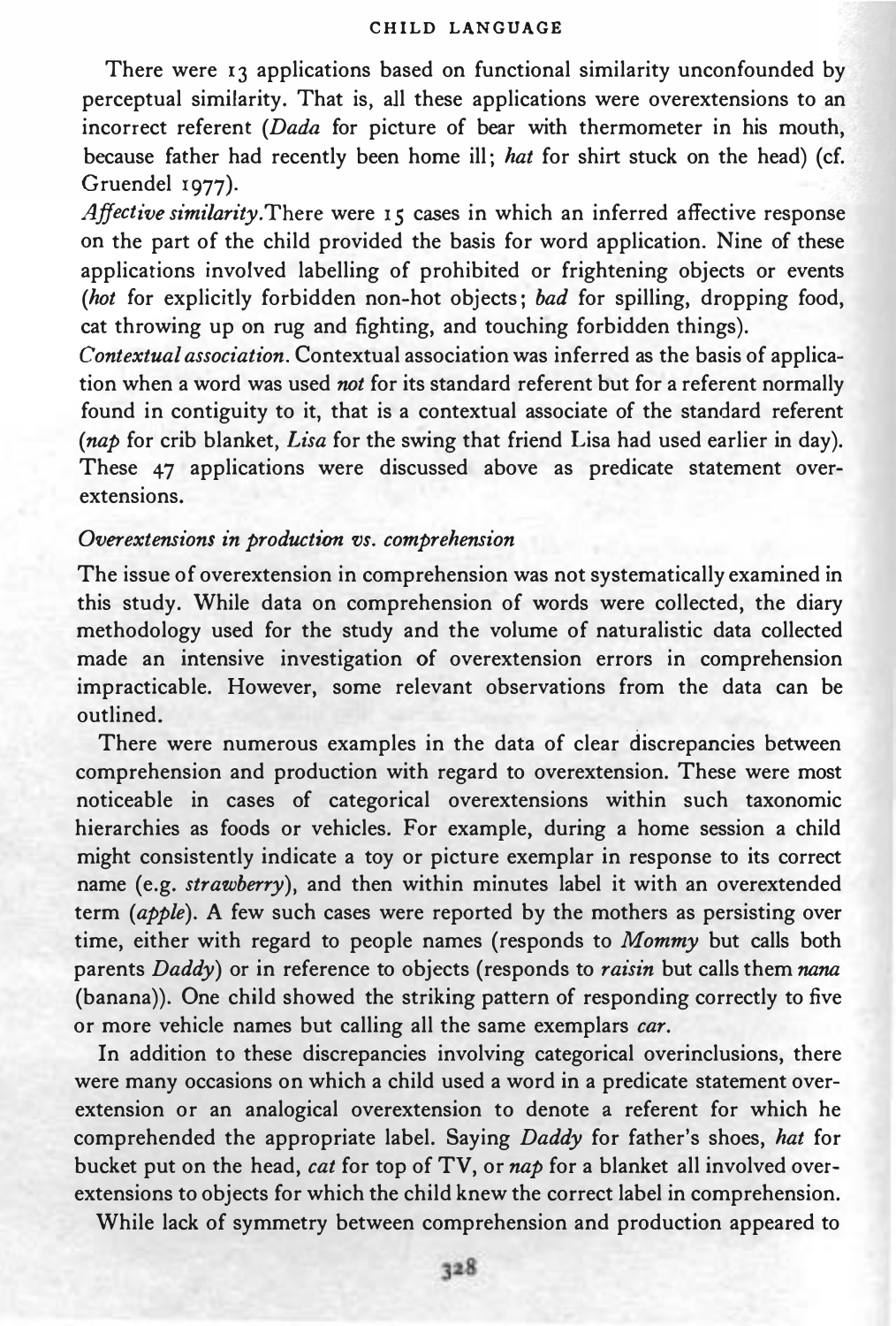be the more frequent pattern, there were cases of overextended comprehension observed. These were most evident on occasions when the child was asked to select an object from an array of taxonomically related exemplars, such as being asked for *car* and selecting a toy train. Thus the present study is consistent with Thomson & Chapman (1976) in finding diverse relations between comprehension and production, depending on the word and individual child involved.

## Developmental course of extension

As reported above, the majority of words were used correctly. Furthermore, most words were used to denote generalized referent classes, rather than a single, unique referent: 77% of all object words in the corpus had been generalized to more than one referent within one month of acquisition. However, each child had some words which he was slow to generalize. Of the 75 words not generalized within one month of acquisition, 35 of these  $(47%)$  were from the first third of each child's corpus. Most of these words denoted some highly valued, familiar and salient object: Mama, Dada (II words), the household pet, favourite doll, etc. None of the children used Mama and Dada in the early months in the amorphous, loosely associated way described by Bloom (1973).

In order to examine the pattern of extension across acquisition, the percentage of words overextended for each third of the corpus for each child was calculated. Averaging across children, the figures indicate that early words were more likely to be overextended than words acquired late in the acquisition period: words  $1-25$ :  $45\%$  overextended; words  $26-50$ :  $35\%$ ; words  $51-75$ :  $20\%$ .

While early words were more likely to be overextended, this overextension did not typically occur in the earliest months. The percentage of words currently overextended relative to total words in use was tabulated for the last seven months of acquisition:  $11\%, 9\%, 24\%, 29\%, 28\%, 28\%, 24\%$ . These data indicate that while overextension was rather infrequent in the earliest months of vocabulary acquisition, overextended words constituted about one-quarter of words in active use for most of the months of the acquisition period.

Thus, generalization of words to both correct and incorrect referents is a process which accelerates as acquisition proceeds. Just as early words were slow to generalize, so early words were much more likely to have a period of normal or underextended use prior to their overextension than were late words. Sixty-three per cent of overextended words from the first third of the corpus had one month or more of normal usage prior to their overextension, compared to  $21\%$  and  $8\%$ in the last two-thirds respectively.

To explore the possibility of a developmental sequence in the three types of

<sup>[1)</sup> A similar pattern was obtained when the data were averaged across children based on chronological age in months. Because the children varied so widely in acquisition rate, reckoning months backward from the end of the project was a way to equate the children somewhat for vocabulary size across time.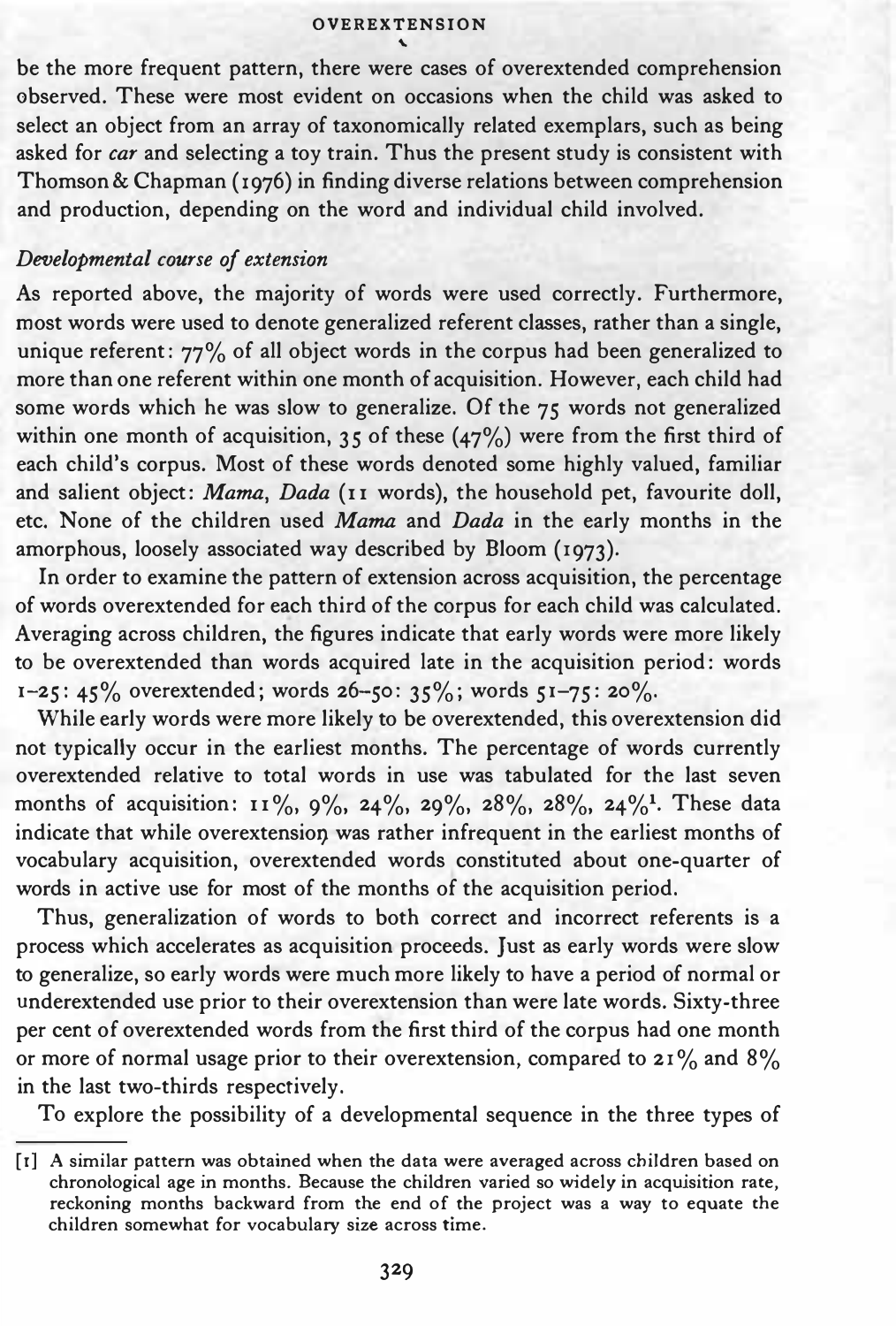| Type of overextension                                                        | Months of acquisition |                                                                                                                              |  |  |  |  |  |
|------------------------------------------------------------------------------|-----------------------|------------------------------------------------------------------------------------------------------------------------------|--|--|--|--|--|
|                                                                              |                       | $E-6$ $E-5$ $E-4$ $E-3$ $E-2$ $E-1$ $End$                                                                                    |  |  |  |  |  |
| Categorical overinclusion<br>Predicate statement<br>Analogical overextension |                       | 0.33 0.57 0.59 0.50 0.56 0.62 0.70<br>$0.33$ $0.28$ $0.26$ $0.33$ $0.25$ $0.22$ $0.16$<br>0.33 0.14 0.15 0.17 0.10 0.10 0.13 |  |  |  |  |  |

## TAB LEI. Percentage of total overextended applications attributable to each type across months

overextension, a tabulation was made of the percentage of total overextended applications attributable to each type of overextension over the last seven months of acquisition, It is clear that categorical overinclusions came to predominate among overextended applications in the early months of vocabulary acquisition, Predicate statements showed some decline in the last months of the period, It is worth noting that for the four children using some word combinations by the end of the study, the peak in new predicate statement applications occurred in the month preceding the onset of word combinations, Analogical overextensions generally constituted less than 20% of overextended applications,

## Associative complexes

Because complexive use of words has been widely discussed (Bloom 1973, Bowerman 1976, Brown 1965, Vygotsky 1962, Werner 1948), the production corpus data were examined for both chain complexes and associative complexes, A chain complex is a collection of referents linked by a chain of similarity one to another but with no unifying or consistent features relating each exemplar to a standard (Werner's (1948) quah or Bloom's (1973) nénin). An associative complex is a collection in which each referent shares some common attribute with the standard but no single feature characterizes all exemplars of the complex.

No words were found manifesting clear chain complex usage, but 58 words (13% of the 445-word corpus total) were used to denote associative complexes. Thus, 39% of the 149 overextended words denoted associative complexes, making this a notable type of early overextension, Inspection revealed that 62% of the associative complex words (36 words) were drawn from the first third of each child's corpus. Forty-three per cent of associative complex words were those cited earlier as high-frequency words commonly overextended (dog, car, etc,). There were six words used to denote associative complexes by at least three of the children: daddy, key, hot, mommy, hat and cheese. Thus, it appears that there are a set of words present in many early vocabularies which are used multifunctionally as central or organizing concepts for articulation of much of the child's experience.

There were a variety of temporal patterns in associative complex usage. There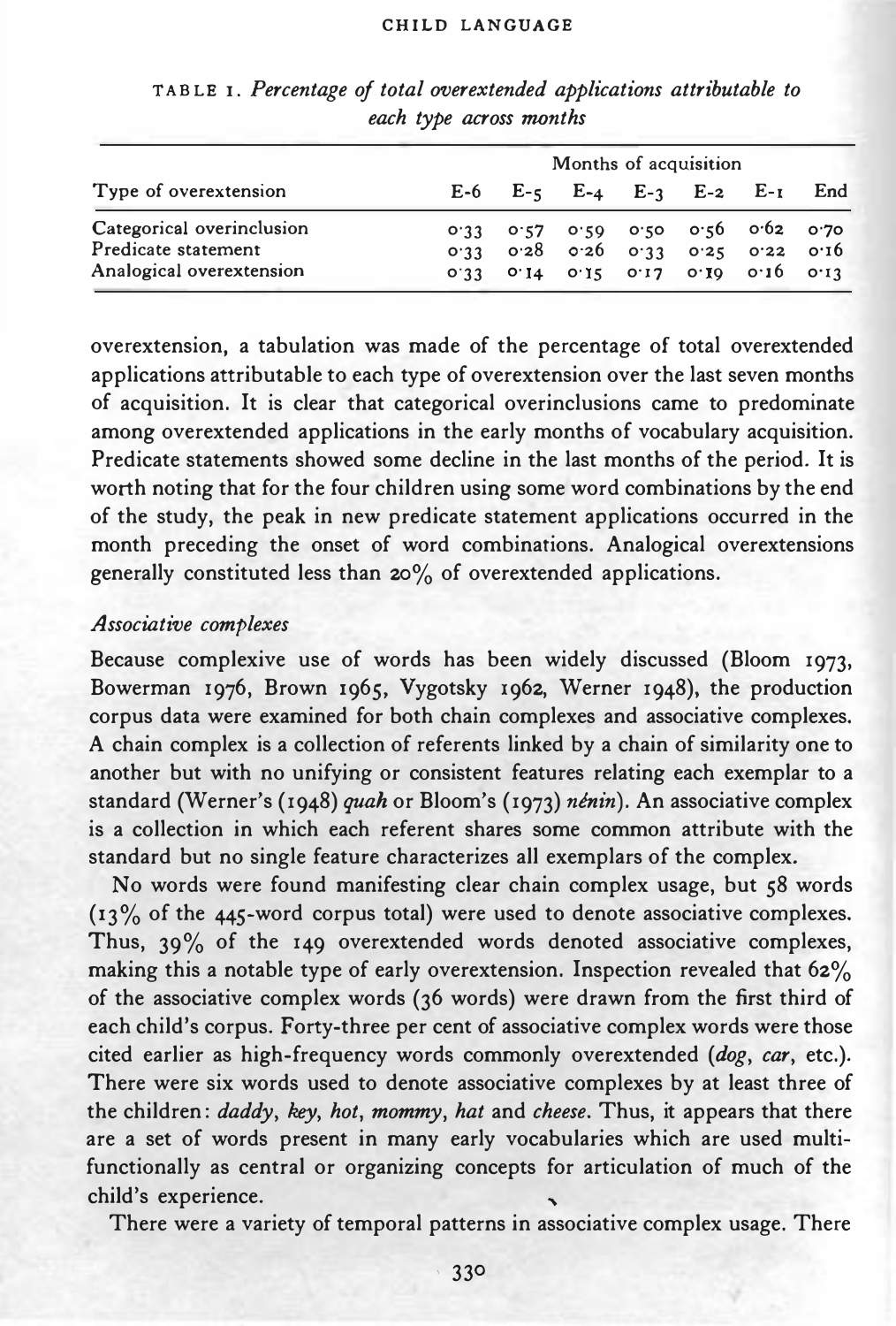were 18 words whose period of associative complex use lasted only one month, followed by correct usage, non-usage or the end of the study. Some of these periods of usage came early in the acquisition period, but half of them occurred after  $1$ ; 3. To illustrate this type of use, one child used *baby* for himself, his toys, other children, and his father and mother pretending to cry within the first month of acquisition of the word, and then used the word with normal extension for several months.

Another pattern, displayed by 14 words, was use of a word to denote the same associative complex of referents for an extended period of time (2-4 months). For instance, one child used the term Lardi for Mr Lamberti the greengrocer delivery man, for his truck, and for many fruits and vegetables for a period of three months. Only four of these 14 associative complexes appeared before 1;3·

There were 18 words denoting associative complexes which were only evident when cumulated over time. For these words, first one and then another attribute was used sequentially as the basis of the word's extension. For example, one child overextended Daddy to the following referent sequence: her Mother  $(i:i-1;2)$ , fathers generally  $(1;3-i;4)$ ; her Father's possessions  $(1;4-i;5)$ , and pictures of men or animal fathers  $(1; \xi - 1; 6)$ . For several of these words, the first form of use came in the early months  $(1;0-1;2)$ , but most of the uses came in the last half of the period.

Finally, there were 8 words with a mixed or complex temporal pattern, in which attributes were added or dropped as bases of extension at different periods of time. For instance, one child used car for a wide but gradually narrowing range of vehicles from  $I: 2$  to  $I: 6$ ; during the period  $I: 3-I: 4$  he also used *car* for a hole in the sand and for a folded-up beach chair, both of which he sat down in as if to drive.

Inspection of the associative complexes suggested that they were generated by one of three processes which occurred with about equal frequency: (I) the child used more than one of the conjunctive criteria defining the concept in a DIS-JUNCTIVE fashion, e.g. Mommy for women and father; (2) the child used the word in predicate statement overextensions in addition to normal use, e.g. juice for juice, oranges, orange juice squeezing machine, empty juice glasses, bottles of juice; or, (3) the child used predicate statement overextensions in addition to other forms of overextended use, e.g. cheese for butter and for an open, empty cheese container. It should be noted that associative complexes occurred throughout the acquisition period and showed no temporal concentration.

To explore associative complexes more fully, two examples will be described in some detail. One child used the word clock first for an unfamiliar picture of a cuckoo clock and immediately after for his parent's alarm clock; he then extended the word within a month to many clocks and clock pictures, watches and watch pictures, meters, dials, and timers of various sorts, bracelets, a buzzing radio and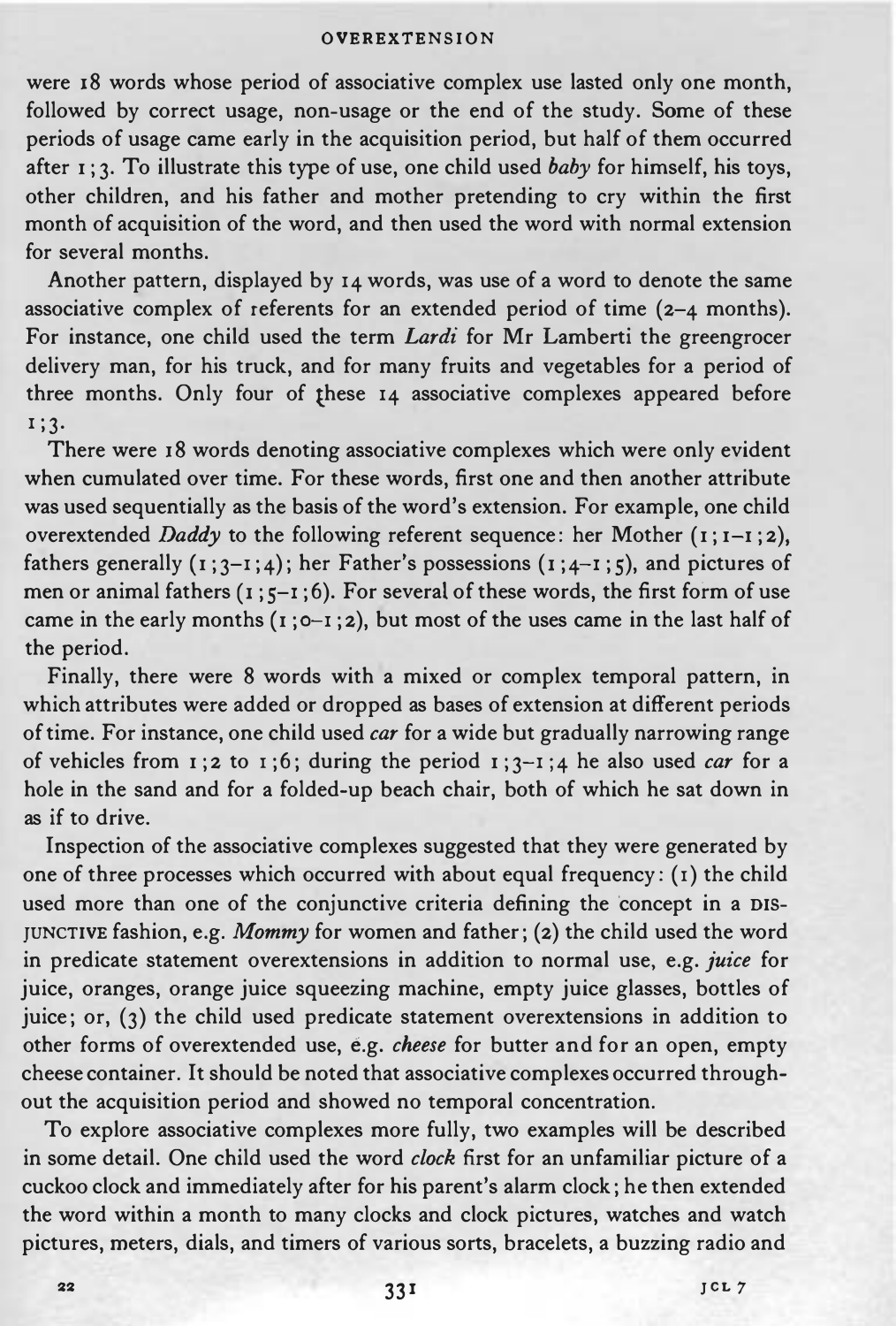telephone, and a chevron-shaped medallion on his dishwasher; finally, he limited the word to clocks and watches, saying  $clock-buzz$  for the alarm clock and  $clock$ ticktock for watches. Tracing the word's history, it is important to note that the child had enjoyed playing with the buzzer on his parents' alarm clock and listening to his father's watch ticking before he ever understood or spoke the word clock. From these encounters, he apparently distilled four elements of meaning which he associated with the word *clock* (ticking, dial face, buzzing, being worn on the wrist). Each of these meaning components served as the basis for applications of the word, with some features underlying both normal use and overextensions ('dial' as basis for correct labelling of clocks, categorical overinclusions to meters, and analogical overextension to chevron emblem).

Four children showed a similar pattern with the word *hot*, using it in three different types of application: (I) for temperature extremes, both hot objects (correct applications) and cold objects (categorical overinclusions); (2) for objects associated with hot temperatures, such as cold oven door and questioning if food were hot (predicate statements); and (3) for prohibited or frightening objects, such as fragile glassware or a sharp pin (analogical overextensions). These three types of meaning appeared in a variety of sequences across the four children, but all children used the word correctly by the end of the study. The data suggest that as the children were learning the word hot they distilled information about tactile sensation, about the visual appearance of the hot objects they encountered, and about their own affective reaction to a prohibited and frightening situation. These became the meaning elements associated with the word for the children and the bases both for its correct application and its overextension.

In summary, associative complex words such as *hot* and *clock* serve as good illustrations of the general process of early word learning. These words displayed both correct generalizations and various types of overextension, and were extended using a variety of bases of application. While the resulting referent collection is not congruent with the adult concept, such associative complexes are not well characterized as loose, amorphous or tangentially associated agglomerations.

## DISCUSSION

This study explored overextension by charting the distribution of overextension over time and across word classes, by providing a taxonomy of types of overextension, and by examining the bases of application of early words. Results indicated that only about one-third of the first 75 words acquired were ever overextended. A small set of high-frequency, early acquired words accounted for a disproportionate number of overextensions and seemed to serve as focal principles for the children. Approximately one-quarter of observed overextensions consisted of predicate statements, or presyntactic productions based on contextual association of referents. The majority of overextensions were

332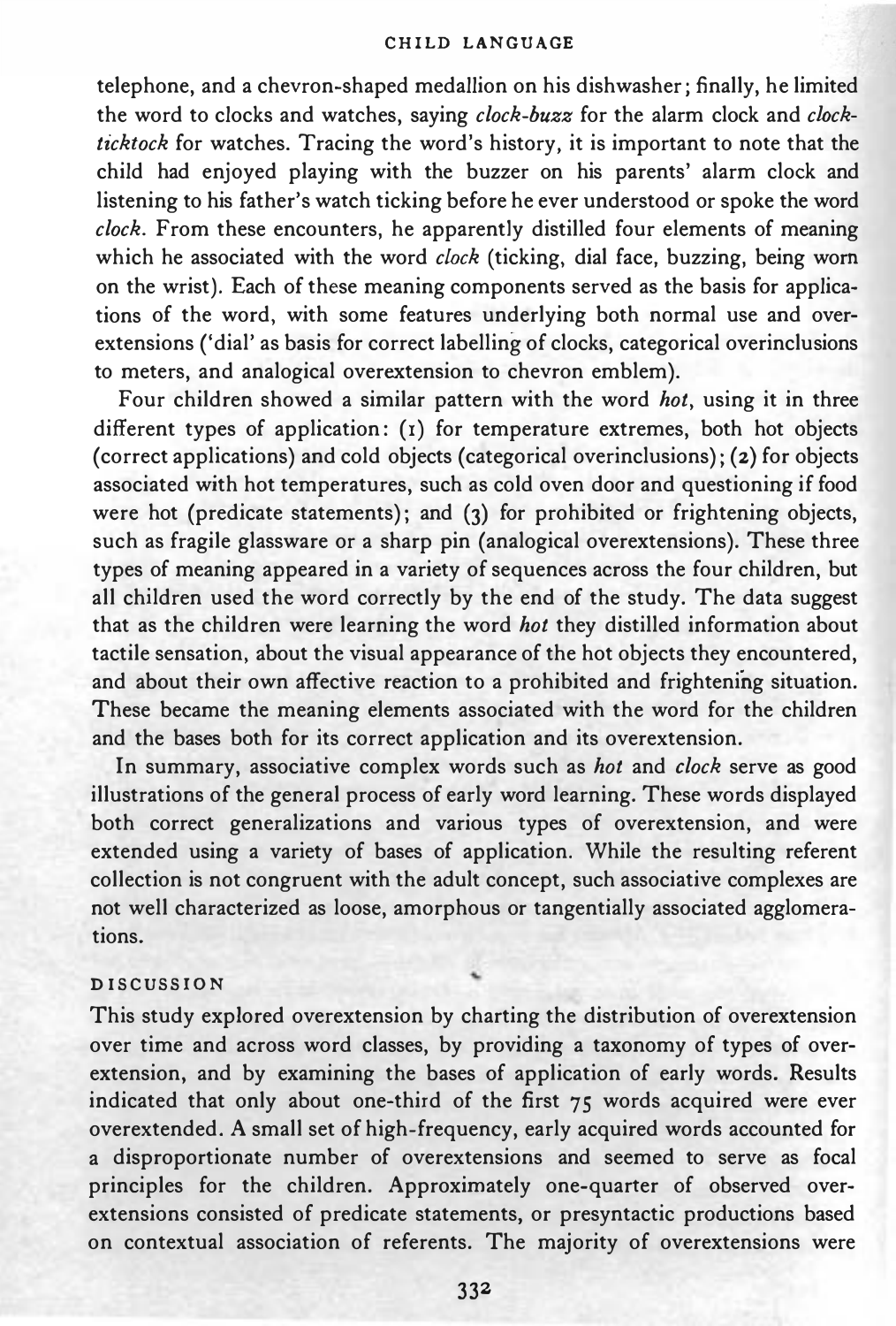classificatory or categorical statements; most of these applications linked the labelled referent to a taxonomic or categorical close relation, but some of them linked referents on the basis of a single, isolated analogical characteristic. There were numerous occasions in which overextended terms were used to label referents whose appropriate names were correctly comprehended. There were no clear developmental sequences in types of extension. Perceptual characteristics served as the most prevalent basis for both normal extensions and overextensions, although in many applications perceptual and functional features were confounded. Action patterns were the basis for application of many action words. Contextual association was the basis of the numerous predicate statement overextensions observed. There was a small number of applications based on a clearly defined affective response and another small set based on pure functional criteria, unconfounded by perceptual similarity. The use of words to denote associative complexes of a well-organized, systematic character was found to be a common form of extension. Such complexes were seen as good illustrations of the general process of word learning as conceived liere.

The child brings to word learning considerable information about the referents of words: knowledge about the appearance of objects, information about their functions and action properties, affective responses to objects and events, and knowledge about how objects and events are organized in time and space. Whatever pieces of information the child has distilled from his encounters with a particular referent become the meaning components of the word he learns to associate with that referent, and thus the basis on which he applies the word himself. This emphasis on a multiplicity of bases for word applications is consistent with Anglin (1977), whereas previous views have tended to stress the priority of one particular type of information (Brown 1956, Clark 1973, Nelson 1974, Piaget 1951). This general formulation of how word learning proceeds draws on both Piaget's (1951) account of sensory-motor intelligence and Brown's (1956) original-word-game model.

The meaning components associated with a word are taken here to represent the child's concept of the referent denoted by that word. The child's concept generally overlaps with, but is not identical to the equivalent adult concept. This view is congruent with Anglin's (1977) account of the multiple relations between adult and child concept. The child's concept often lacks information criterial for the adult concept (e.g. function of clock- is timekeeping), and often includes elements which are part of an adult's knowledge about a referent but not part of his basic concept, as Nelson (1979) has suggested (e.g. affective responses to referent and information about contextual relations of referent). While the child's concept is viewed as a collection of discrete elements, it is assumed that these elements have differential salience and some internal structure, as proposed by Nelson (1974). The data indicate that the child's concept or prototype is multimodal, as Anglin (1977) has recently proposed.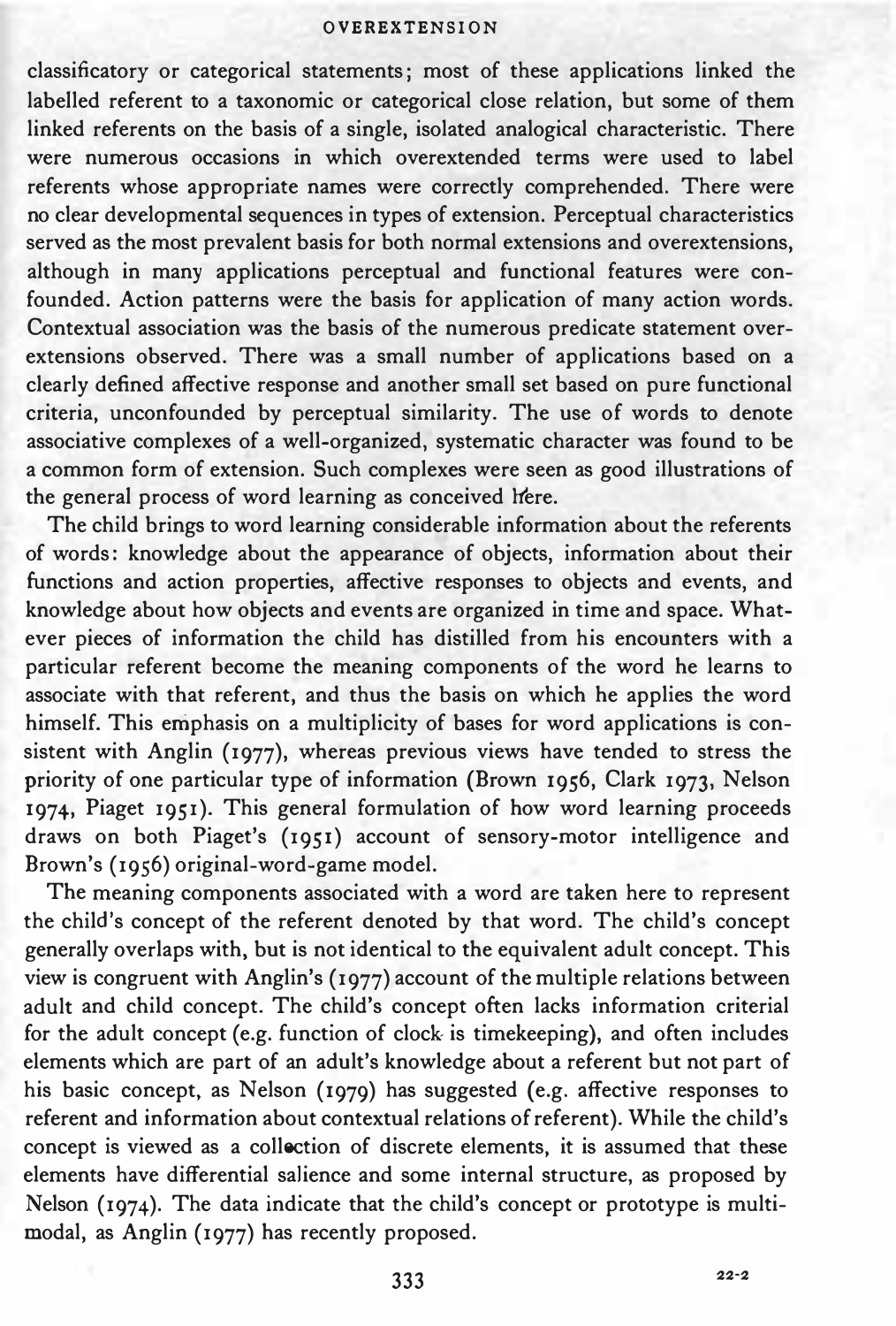The data presented here are relevant to Bloom's (1973) developmental sequence hypothesis. No early period of loosely associative word use was observed. Predicate statement overextensions, which most closely resemble such usage, constituted a fairly stable  $25-33\%$  of overextensions during most of the acquisition period. Similarly, associative complexes occurred throughout the period studied. Furthermore, no defined period of correct generalization was evident, although overextension was rather infrequent in the earliest months of acquisition. For the last five months of participation, during which approximately one-quarter of active words were overextended each month, categorical overextensions ranged from  $59\%$  to  $70\%$  of overextended applications. During the period covered by this study there was no evidence for a general decline in categorical overextensions, such as Clark (1973) proposes. The data are consistent with Greenfield's (Greenfield & Smith 1976) analysis of the pre-syntactic role played by predicate statement overextensions. On the other hand, the results reported here do not confirm the earlier literature emphasizing the chain complex as prototypical of early word use (Brown 1965, Werner 1945). Rather, the study supports the view expressed by Bowerman (1976) and Thomson (Thomson & Chapman 1976) that associative complexes are a more common form of early extension. An important component of the present account is a view of such associative complexes as organized and rule-based productions, rather than as loose and tangentially associated agglomerations.

In summary, the data described here support the conclusion that normal extension and overextension are two aspects of the same basic process. In both cases, extension is generated in the same manner, is based on many of the same criteria of application, and takes place over the same period. The view of word learning proposed here is probably closest to that of Leopold (1939), whose data on a single child are similar to the group data presented here. While children do make some errors in their early application of words, these errors are generally rule-governed and systematic. There seems to be striking consistency across children in the types of overextensions they make, the words they overextend, and the bases for word applications. Overextension is seen here as serving a dual function in early language; it is used as a device for expressing categorization and concept formation and it is used in pre-syntactic attempts to convey relational meaning.

### REFERENCES

Anglin, J. (1977). Word, object, and conceptual development. New York: Norton Barrett, M. D. (1978). Lexical development and overextension in child language. *JChLang* s· 205-19.

Bloom, L. M. (1973). One word at a time. The Hague: Mouton.

Bowerman, M. (1976). Semantic factors in the acquisition of rules for word use and sentence construction. In D. M. Morehead (ed.), Normal and deficient child language. Baltimore: University Park Press.